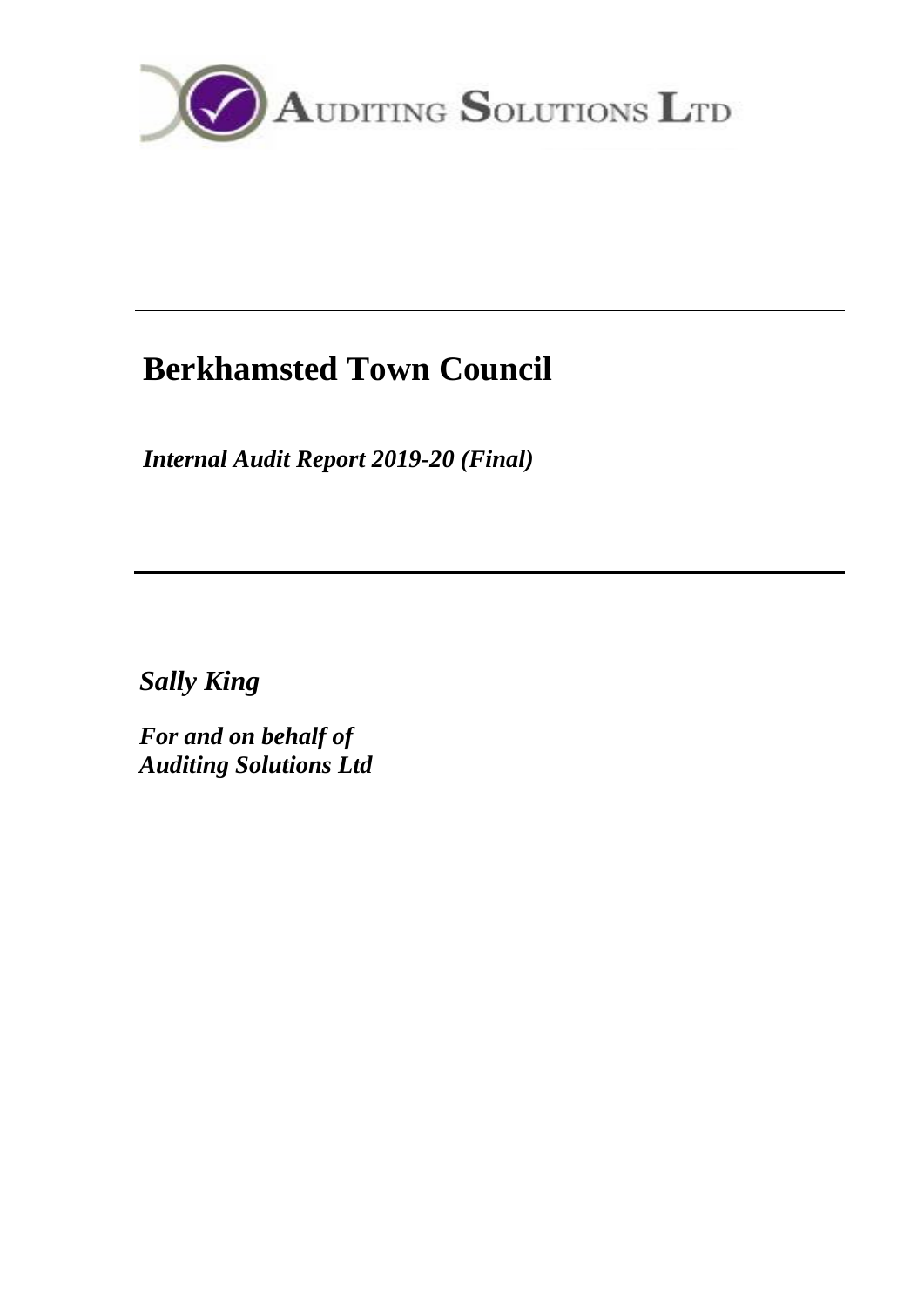### **Background**

All town and parish councils are required by statute to make arrangements for an independent internal audit examination of their accounting records and system of internal control and for the conclusions to be reported each year in the Annual Return. Auditing Solutions Ltd has provided this service to the Council since 2008-09.

This report sets out the work undertaken in relation to the 2019-20 financial year, during the course of our visit to the Council, which took place on 15<sup>th</sup> November 2019 and in our office during June 2020.

### **Internal Audit Approach**

In undertaking our review for the year to date, we have again had regard to the materiality of transactions and their susceptibility to potential misrecording or misrepresentation in the year-end Statement of Accounts/Annual Return. Our programme of cover has again been designed to afford appropriate assurance that the Council's financial systems remain robust and operate in a manner to ensure effective probity of transactions and to afford a reasonable probability of identifying any material errors or possible abuse of the Council's own and the national statutory regulatory framework. The programme is also designed to facilitate our completion of the 'Internal Audit Report' in the Council's Annual Return, which requires independent assurance over a number of internal control objectives.

## **Overall Conclusion**

We have concluded that, on the basis of the programme of work undertaken this year, the Council has maintained more than adequate and effective internal control arrangements. We thank the Clerk for her assistance, which has ensured the smooth progress of our review.

Consequently, we have completed and signed the 'Internal Audit Report' as part of the year's AGAR process having concluded that, in all significant respects, the internal control objectives set out in that report were achieved throughout the financial year to a standard adequate to meet the needs of the Council.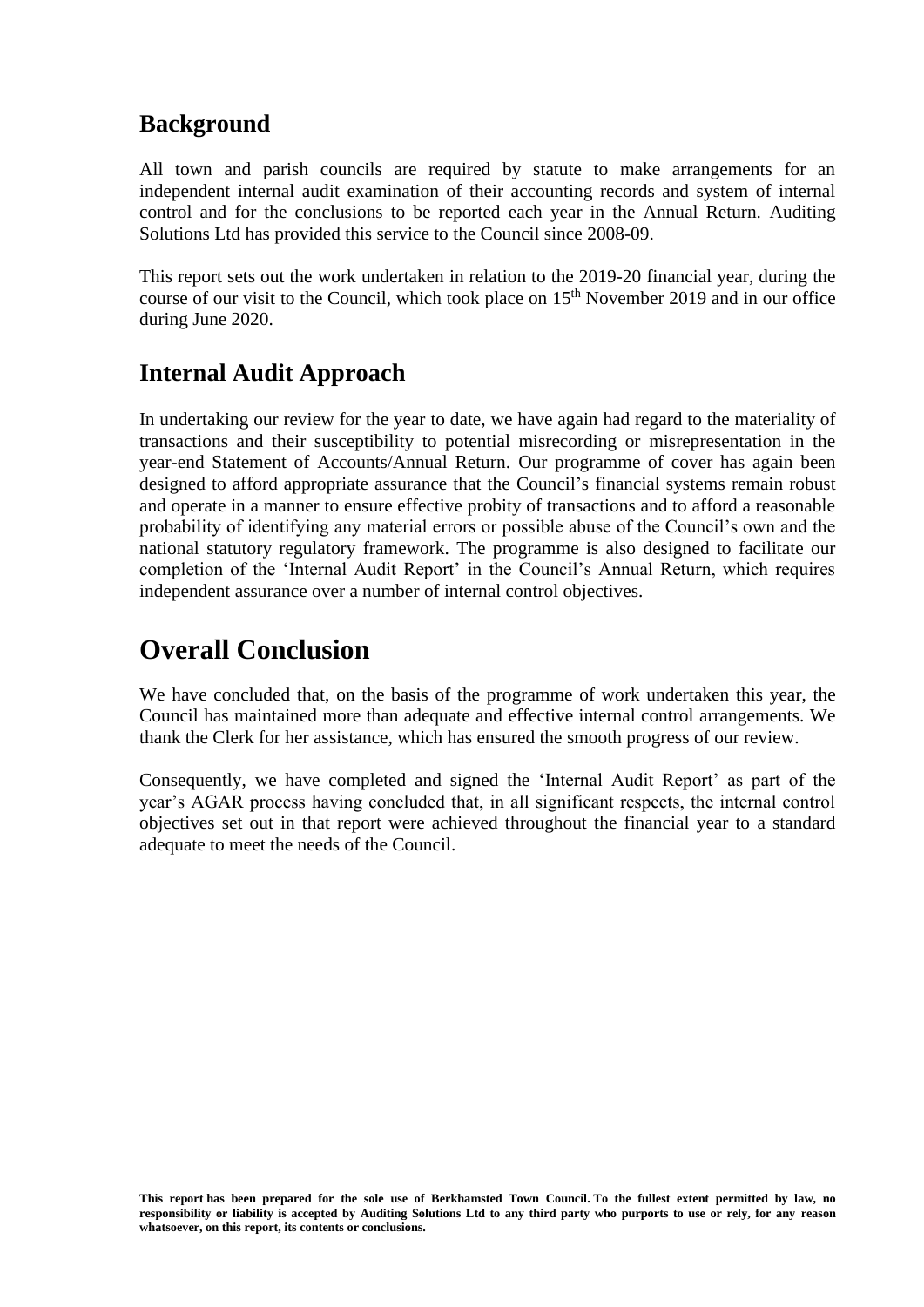# **Detailed Report Maintenance of Accounting Records & Bank Reconciliations**

Our objective here is to ensure that the accounting records are being maintained accurately and currently and that no anomalous entries appear in cashbooks or financial ledgers. We note that RBS accounting software is now being used and the Council continues to operating bank accounts at NatWest supplemented by savings accounts with Santander, Cambridge Building Society and Shawbrook. We also note that the there is a savings bond issued by the Saffron Waldon Building Society. DCK accounting provide support with the year-end close-down and accounts.

We have:

- $\triangleright$  Ensured that an appropriate nominal coding structure remains in place;
- ➢ Verified the opening trial balance detail with the closing balances disclosed in the 2018-19 Statement of Accounts and Annual Return;
- $\triangleright$  Ensured that the financial ledger remains in balance at the present date;
- ➢ Checked and agreed three months' transactions in the Council's NatWest Current and Interest Bearing Accounts for the months of July 2019, August 2019 and March 2020. Agreeing detail to the relevant bank statements, including all inter account transactions;
- $\triangleright$  Reviewed the detail on bank reconciliations as at 31<sup>st</sup> July 2019, 31<sup>st</sup> August 2019 and March 2020 on all accounts to ensure that no long-standing cheques or other anomalous reconciling entries are apparent.
- ➢ Verified the year-end bank balances for all bank accounts, ensuring the accurate disclosure of the combined balance in the year-end Accounts & AGAR.

#### *Conclusions*

*We are pleased to report that no matters have arisen in this area of our review process warranting formal comment or recommendation; we have ensured the accuracy of the year-end balances reported in the detailed Statement of Accounts and AGAR.*

### **Review of Corporate Governance**

Our objective is to ensure that the Council has robust corporate governance documentation and processes in place, and that, as far as we may reasonably be expected to ascertain (as we do not attend Council or Committee meetings) all meetings are conducted in accordance with the adopted Standing Orders and no actions of a potentially unlawful nature have been or are being considered for implementation. We have: -

- $\triangleright$  We have concluded examination of the minutes of the Full Council and its Standing Committees (with the exception of Planning) for the current year. to identify whether or not any issues exist that may have an adverse effect, through litigation or other causes, on the Council's future financial stability;
- ➢ Noted that Financial Regulations were reviewed and adopted by Council at their meeting on  $13<sup>th</sup>$  January 2020 (minute Ref FC 12/20).
- ➢ Further noted that Standing Orders were revised and re-adopted by Council at their meeting on 16<sup>th</sup> March 2020 (minute Ref FC 25/20).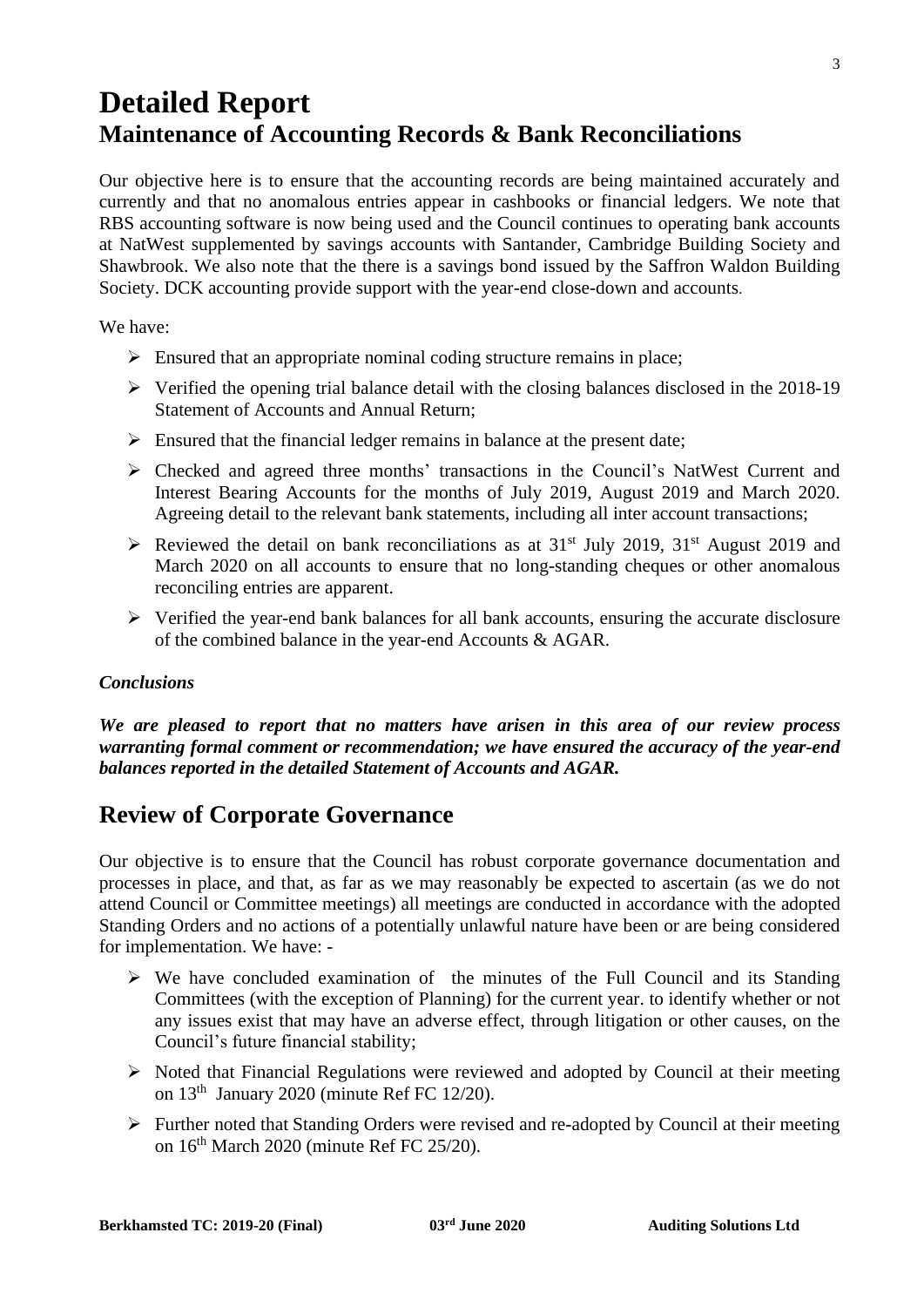$\triangleright$  Reviewed the external auditor's report, issued since our last visit, to confirm they are raising no matters regarding the Councils accounts and governance.

#### *Conclusions*

*We are pleased to report that no issues have been identified in this area, warranting further comment.* 

### **Review of Expenditure**

Our aim here is to ensure that: -

- ➢ Council resources are released in accordance with the Council's approved procedures and approved budgets;
- $\triangleright$  Payments are supported by appropriate documentation, either in the form of an original trade invoice or other appropriate form of document confirming the payment as due and/or an acknowledgement of receipt, where no other form of invoice is available;
- ➢ All payments are being reported to Council;
- ➢ VAT has been calculated correctly for periodic recovery;
- $\triangleright$  All discounts due on goods and services supplied are identified and appropriate action taken to secure the discount; and
- $\triangleright$  That all payments have been coded appropriately.

To confirm compliance with the above criteria, we have selected a sample of 33 payments processed to  $31<sup>st</sup>$  March 2020 including all those individually in excess of £1,500, together with a more random selection of every  $25<sup>th</sup>$  payment irrespective of value. Our test sample totals £49,131 in value and equates to 65% of all non-pay related payments in the financial year.

We note that Council continues to receive a copy of details of all payments made in excess of £500 which details, to comply with the requirements of the Local Government Transparency Code 2015, are also published on the Town Council website. The Finance & Policy Committee continues to receive a full list of receipts and payments at each meeting and this is also published on the Town Council website as an addendum to the publishing of the agendas for those meetings.

We further note that VAT Returns have been submitted electronically to HMR&C for the 2019-20 financial year.

#### *Conclusions*

*We are pleased to report that no matters have arisen in this area of our review process warranting formal comment or recommendation; we have ensured the accuracy of the year-end VAT debtor reported in the detailed Statement of Accounts and AGAR.*

### **Assessment and Management of Risk**

Our aim here is to ensure that the Council has put in place appropriate arrangements to identify all potential areas of risk of both a financial and health and safety nature, whilst also ensuring that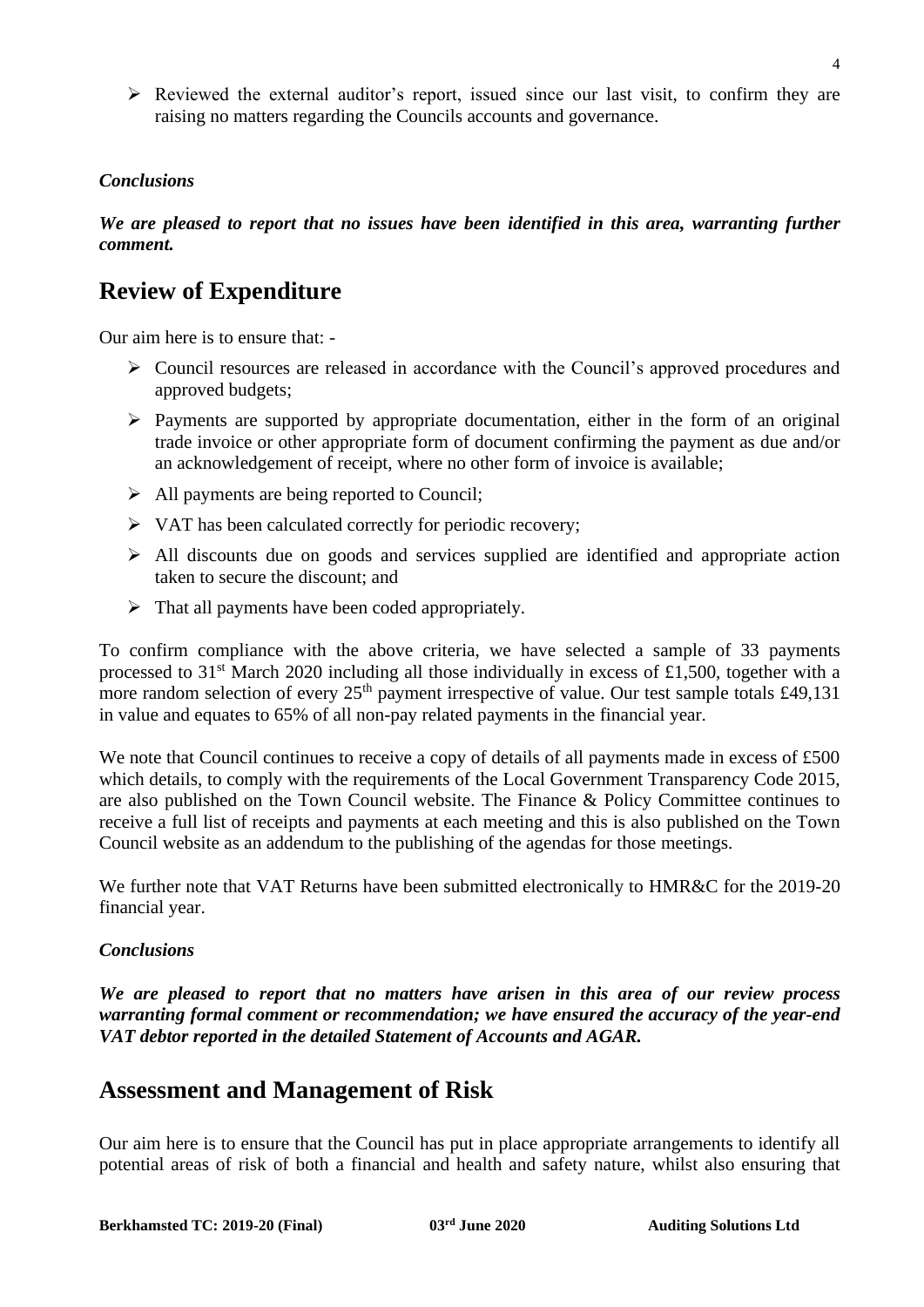appropriate arrangements exist to monitor and manage those risks identified in order to minimise the opportunity for their coming to fruition.

- ➢ We have noted that the Risk Assessment was reviewed, approved and adopted approved by Full Council at their meeting on 16<sup>th</sup> March 2020 (minute Ref FC 31/20).
- $\triangleright$  We further note that the Council's insurance cover has been provided by Hiscox: we have examined the current year's policy schedule which is effective to  $31<sup>st</sup>$  May 2020 and consider that appropriate cover is in place with Employer's and Public Liability both set at £10 million. We also note that Fidelity Guarantee cover is £600k, which we consider to be appropriate for a Council of this size.

#### *Conclusions*

*We are pleased to report that no matters have arisen in this area of our review process warranting formal comment or recommendation.*

### **Review of Income**

In considering the Council's income streams, we aim to ensure that robust systems are in place to ensure the identification of all income due to the Council from its various sources, to ensure that income is invoiced in a timely manner and that effective procedures are in place to pursue recovery of any outstanding monies due to the Council.

We note that, in addition to the precept and concurrent service payments from Dacorum Borough Council, the Council receives income from their allotments and rental income in respect of Happy Days Pre-School, based at Lagley Meadow Youth Centre.

The Council currently operates four allotment sites and the allotment year commences on 1st September each year. We understand that the allotment records are kept on bespoke allotment software and that allotment rental invoices are issued on Colony Enterprise Allotment System and the posted to Sage. A paper system, with copy invoices held in files is also being run in parallel.

We note that the Happy Days Pre-School invoice for the forthcoming year is issued at the beginning of the year for the full year's rent and that this invoice is paid by twelve monthly instalments. We have checked the instalments received to  $30<sup>th</sup>$  September 2019.

#### *Conclusions*

*We are pleased to report that no matters have arisen in this area of our review process warranting formal comment or recommendation.*

### **Petty Cash Account**

A limited petty cash account is in operation at the Council's office which holds a main petty cash float and also has a supplementary petty cash float both of which are operated on a "topped up as and when" basis. The cash balance was verified on our visit on 15<sup>th</sup> November 2019.

#### *Conclusions*

*We are pleased to report that no issues have been identified in this area of our review process warranting formal comment or recommendation.*

**Berkhamsted TC: 2019-20 (Final) 03rd June 2020 Auditing Solutions Ltd**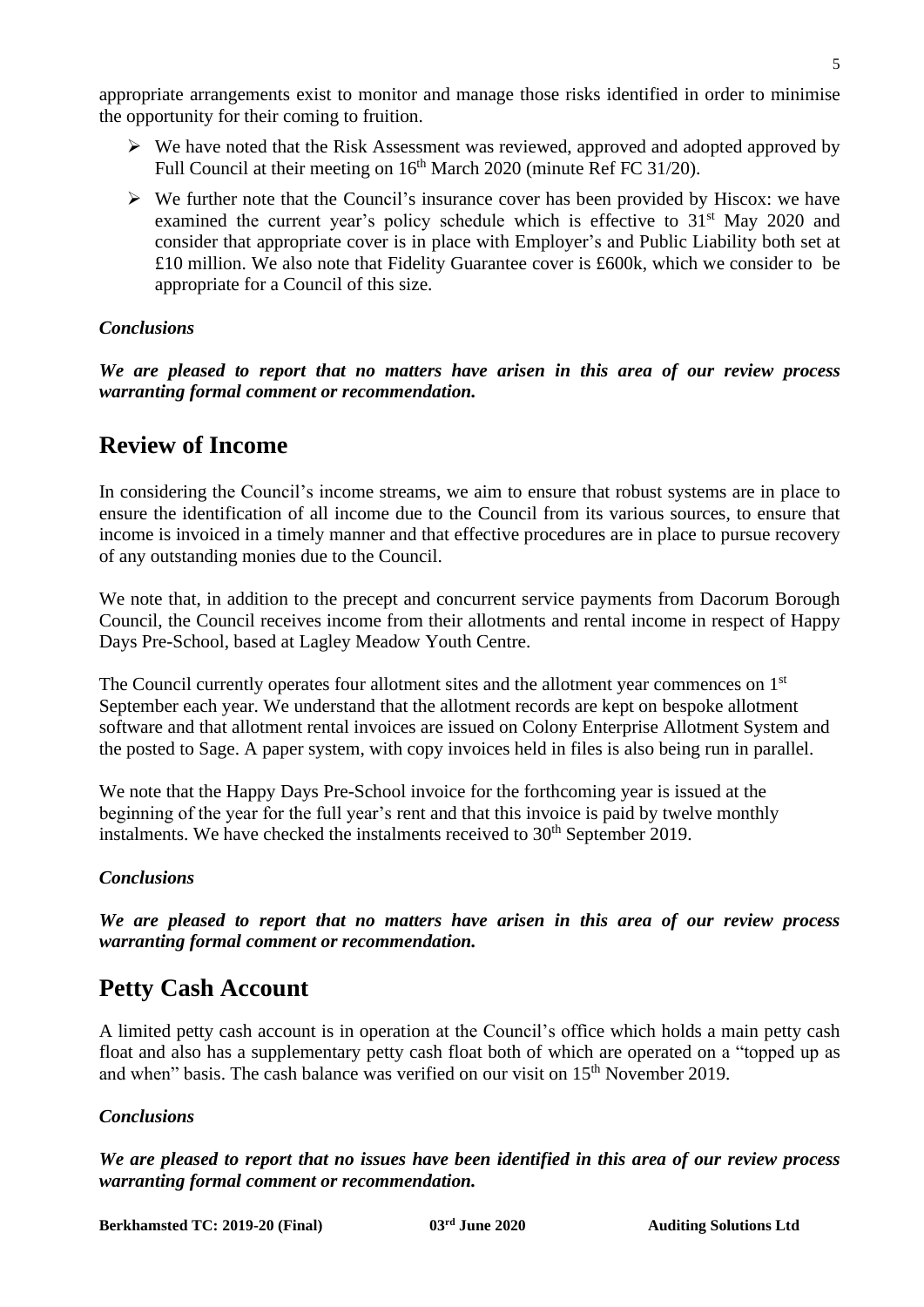### **Salaries and Wages**

We note that the Council outsources production of its monthly payroll for all its employees to Messrs David Lindon & Co. In examining the Council's payroll function, we aim to confirm that extant legislation is being appropriately observed as regards adherence to the requirements of HM Revenue and Customs (HMRC) legislation and the deduction and payment over of income tax and NI contributions, together with meeting the requirements of the local government pension scheme, as most recently further amended as regards employee contribution bandings. To meet this objective, we have examined the July 2019 and August 2019 salary documentation as below:

- ➢ Checking that staff gross pay is calculated accordingly by reference to the approved pay scales;
- ➢ Checking to ensure that the correct Income Tax codes and National Insurance Tables are being applied correctly, the latter dependent on whether or not the employee is contributing to the LGPS;
- $\triangleright$  Checking to ensure that the appropriate percentage superannuation deductions have been applied in accord with the updated salary bandings where applicable; and
- ➢ Reconciling the net pay and employer's "on costs" to that recharged by the bureau provider.

#### *Conclusions*

*We are pleased to report that no issues have been identified in this area of our review process warranting formal comment or recommendation.*

### **Investments and Loans**

Our objectives here are to ensure that the Council is investing "surplus funds", be they held temporarily or on a longer term basis, in appropriate banking and investment institutions, that an appropriate investment policy is in place, that the Council is obtaining the best rate of return on any such investments made, that interest earned is brought to account correctly and appropriately in the accounting records and that any loan repayments due to or payable by the Council are transacted in accordance with the relevant loan agreements.

We have previously noted that the Council has invested the balances of its "surplus" funds in varying banking institutions currently Santander Bank, Shawbrook Bank, Cambridge Building Society and Saffron Waldon Building Society. We are pleased to note Council has an investment strategy in place.

The Council currently has no loans outstanding either from or with third parties.

#### *Conclusion*

*We are pleased to report that no issues have been identified in this area of our review process warranting formal comment or recommendation.*